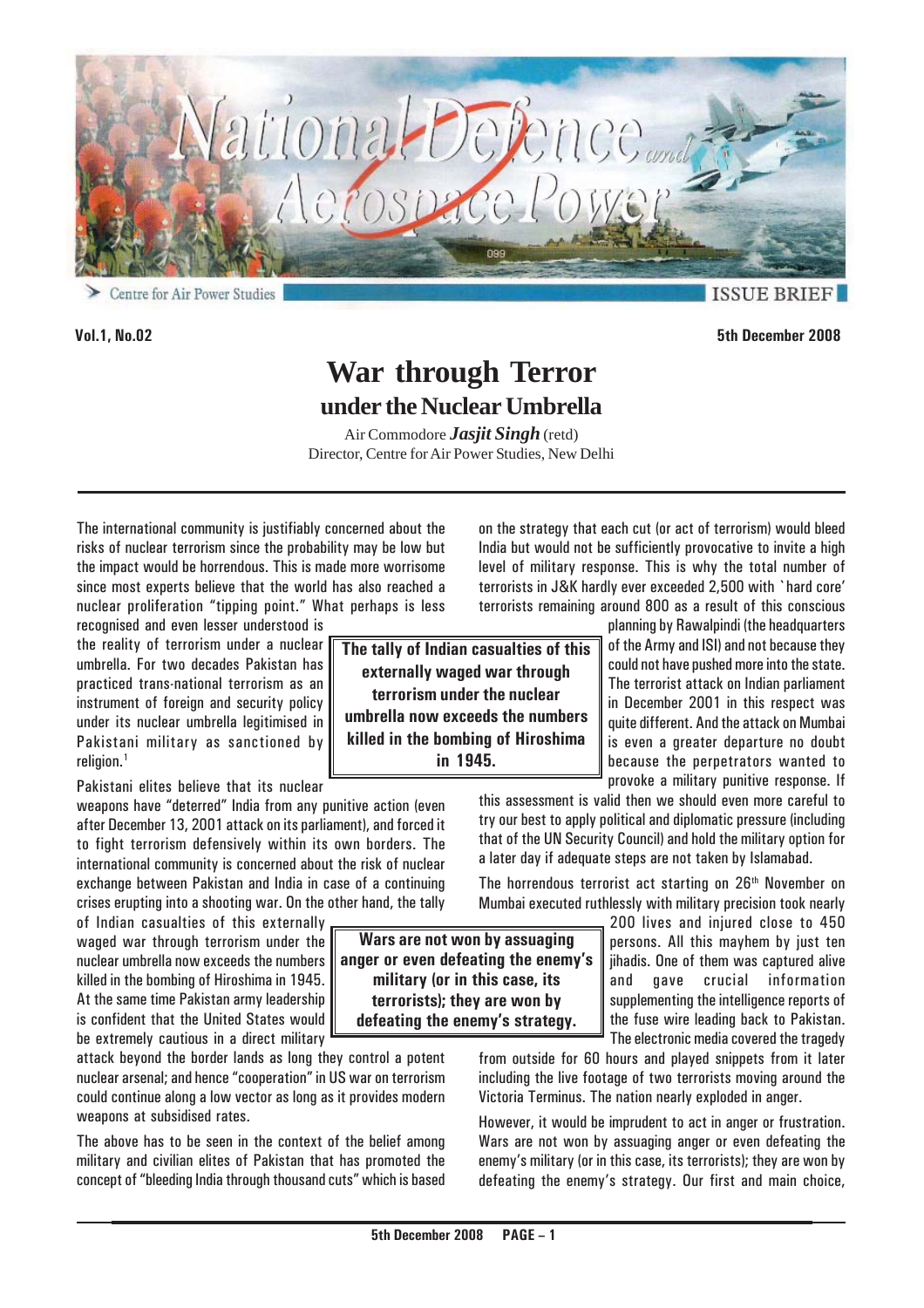obviously, is to rely on political approach and diplomatic steps (which are being taken) to press Pakistan to change its policy. But any action by Islamabad to punish the perpetrators would be temporary in the absence of a fundamental shift in policy of waging war through terror. These politico-diplomatic moves would have to be sustained in the face of diplomatic counter moves, unabashed propaganda and misinformation by Pakistan.2 The international community is outraged by the Mumbai attacks; but there is already a tendency to focus only on our failures which tend to shift the responsibility to Indian government.

This is not to imply that the government of the state and at the centre have not made mistakes, but to emphasise that the mistakes (or successes) are a *consequence* of the war through terror and not the *cause* of it. But Pakistan remains answerable in the face of irrefutable evidence to eliminate the cause of such terrorism in India. And the fact that epicentre of religious terrorism in the West (at least since the first bombing of the World Trade Centre in New York

in 1993) also can be traced to Pakistan-Afghanistan region and the patronage of Rawalpindi's Army-ISI combine.

Taken these factors and the weight of evidence together with the use of terror as an instrument of policy for more than two decades, this is just one battle in the long war

against India. And this has been the first war through terror played out in front of TV cameras. But the sheer timing and nature of the attack ensured that the policy options available to India would be constrained, the leeway available to the elected government in Islamabad with the Pakistan army constantly looking over its shoulder while exercising real power would be limited, $3$  and the diplomatic manoeuvrability available to the international community, especially the United States bogged down on Pakistan's western border (because of Pakistan's previous and current policies), would be very low. President-elect Obama has stated that "We can't solve Afghanistan without solving Pakistan."

Pakistan has to deliver results and no amount of superficial indignation and India bashing would substitute for action. Its civil-military government which claims and is answerable for sovereignty may be afraid of the hydraheaded Frankenstein monster it has created;4 but this sovereignty is valid only if it is exercised in the domestic domain to end the terrorism from its territory mostly sponsored by the Army-ISI combine.

Our first option has to be political-diplomatic and a number of steps are possible for raising the economic and political

**Military force application seeks effect-based operations mostly conceived in terms of military effects. But in the current scenario we need effect-based operations for** *political-economic effects***.**

**ISSUE BRIEF** 

costs to Pakistan: for example, invoke UNSC Resolution 1373; press for a squeeze/suspension of IMF loans, following up with our own trade restrictions; urge the US to alter its logistic supplies route to Afghanistan through Central Asia, and then start squeezing SLOCs to Karachi as part of counter-terrorism checks; seek renegotiation of the Indus Waters Treaty, and so on. I feel that till the Army-ISI leaders in Pakistan find that their children can no longer study and work in the West, and till their own dollar supply is not cut off, this war cannot be won.

However, the central question is what happens, as has happened so often in the past, if Pakistan keeps trying to wriggle out of promises that it would be unwilling or unable to keep? Islamabad would try hard to buy time at the minimum, and divert attention to less relevant issues. But at some stage a military option would become necessary, even if for what the Chinese do: "teaching lessons." Never before has India had a greater legitimacy or international acceptance for the use of force for punitive response if Pakistan does not act in finding acceptable solutions. The

question that needs answers is: how should that military option, if it is to be employed, be exercised to produce maximum results with minimum costs?

Direct ground force strategy would lead to either a stalemate (without a decisive military victory) or an increase in international concerns

about escalation to a nuclear exchange much before we reach that situation and becomes a constraining factor for (as indeed happened in June 2002). Mobilisation of forces *a la* Parakaram, therefore, could be counter-productive even with a Cold Start doctrine which should remain a strategy of last resort within the larger military option being the last choice. Hence the basic instruments of coercion now would be the Air Force, the Navy and/or Special Forces. Here, unlike the Parakaram crisis, we need to ensure we have clear, legitimate and achievable aims. In this context terrorist training camps, though legitimate, are hardly the targets for punitive effect.

On the other hand, the aim of striking at "terrorist infrastructure" would cover a large number of legitimate targets, especially in Pakistan Occupied Kashmir (POK) from which (and for which) most of the quarter century's terrorist war has been prosecuted. Military force application seeks effect-based operations mostly conceived in terms of military effects. But in the current scenario we need effect-based operations for *politicaleconomic effects*.

Such effects require selective and graduated use of coercive air strike capabilities even deep inside the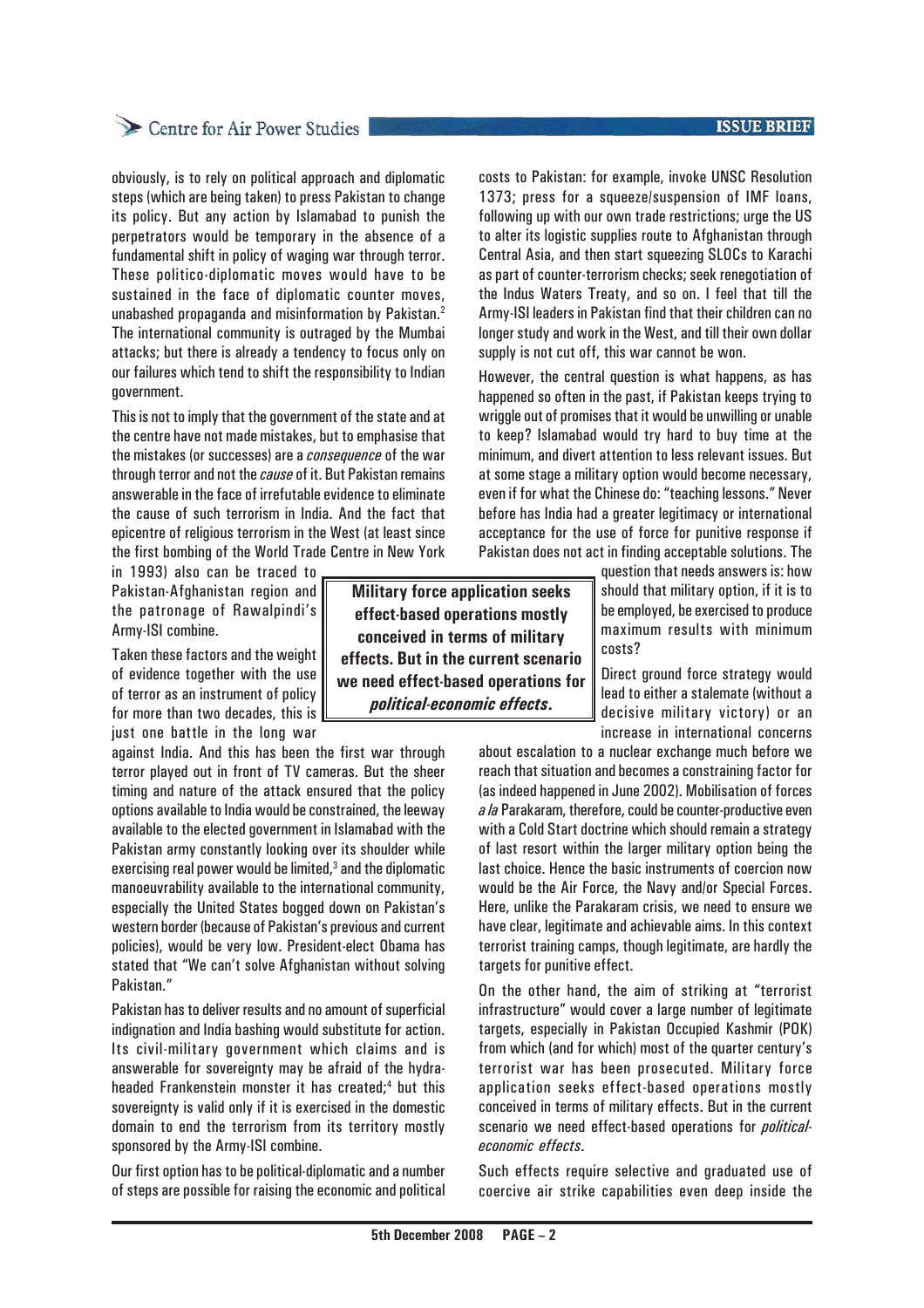terrorist sanctuary all the way to Pakistan's western border. These would have to be interspersed with politicaldiplomatic activities and not rushed in time to allow for adequate effect to be derived. For example, air strikes on road bridges and other infrastructure (keeping collateral damage to the minimum) preferably in POK offer the optimum direction for application of coercive force. The onus of escalation would be on Pakistan, and it may well launch its air force in return. However, in my opinion, IAF can more than hold its own against PAF which would have to contend with the high risk of major losses of aircraft and infrastructure raising the political-military costs of Rawalpindi's policies. The key lies in mobilising our ground forces to the minimum to defend against Pakistan army offensive and briefing friendly countries (like we did in early 1990) regarding the facts to reduce Pakistani

pressure of threat to the United States about withdrawing military forces from its Afghan border.

Meanwhile the United States must factor in the reality that Pakistan's "cooperation" in its war against terrorism in the past seven years has been cosmetic at its best; and the Pakistan army is unwilling to make

robust changes to a long cherished instrument of policy. The Mumbai attack, no doubt for multiple objectives, also seeks to try and undermine the US surge in strikes across the borders of NWFP by the threat of pulling out forces to defend against India. The real risk is to the disruption of logistics supply chain to US/NATO forces in Afghanistan passing through Pakistan carrying over 70% of their needs. This is already showing signs of severe strain by the resurgence of Taliban in the Peshawar region.

There is no reason to believe that US strikes cannot continue even if Islamabad pulls out its army (which has had a pathetic record of counter-terrorism) from that region. The basic lesson for the western capitals and New Delhi is that the world has tackled terrorism through a defensive war primarily focused on eliminating terrorists and their leadership. Unless there is a change in the policies followed by those who promote and facilitate religious terrorism, the use of terror as an instrument of policy by a nuclear power is unlikely to be reversed. And that should be the main aim of counter-terrorism strategy – to increase the cost of terrorism to the state sponsoring it. This has to be ensured through calibrated approach that increases coercive pressure incrementally/gradually more or less as re-run of Pakistan's strategy of "bleeding" India; except that the choice of means, ends and methods of doing so would be different.

**Unless there is a change in the policies followed by those who promote and facilitate religious terrorism, the use of terror as an instrument of policy by a nuclear power is unlikely to be reversed.**

The foregoing also assumes that we must take steps internally to counter the war through terrorism. Those announced by the government are good steps. But they still amount to investigating and fighting terrorism defensively. It would take a long time to win the terror war, and we must institute long and short planning for *prevention in future.* This necessitates three key steps. One is to establish, as soon as possible a national coordinating/planning body for the prevention of terrorism somewhat on the lines of the Disaster Commission.

The second is the need for re-examination of our Intelligence apparatus, especially the *assessment of intelligence* by a permanent body different from the information, analyses and recommending agencies that we have. The Task Force to set up an NSC had identified poor intelligence assessments and action a year before Kargil! Almost all

> information collected by intelligence agencies across the world remains "un-actionable" till some one makes a coherent picture out of it. To make intelligence information actionable we need to undertake objective assessments mostly situate in historical experiences. Even then it would be an estimate at best; but

an estimate much more than just information and hence what cannot be filed and forgotten in a file where national security is concerned. That is the job of assessment experts who can link up information horizontally, vertically and across the time horizon.

Who does this in our country? The JIC (Joint Intelligence Committee) is neither structured nor possesses such capabilities (or even the number of experts vital to such functions)<sup>5</sup> and that is why it was merged into a larger staff. If any part of the intelligence apparatus is to be reformed and improved, the assessments part qualifies the most. This requires open source studies and analyses of trends which unfortunately do not excite much interest in our country. For example, we assume that Pakistanis think like us and in the process do not fully understand Pakistan and its strategic culture.<sup>6</sup> The sole NSC meeting on 8<sup>th</sup> June, 1999 chaired by the then Prime minister had decided to set a dedicated think tank to do so in the early stages of Kargil War. But the think tank seems to have been lost in bureaucratic maze in spite of Cabinet approval ages ago.

The third is the need to revamp our internal security set up beyond the limited scope of investigative agency and expansion of the NSG. This requires separate discussions. But we need to ask ourselves: Who are the members of

### **ISSUE BRIEF**